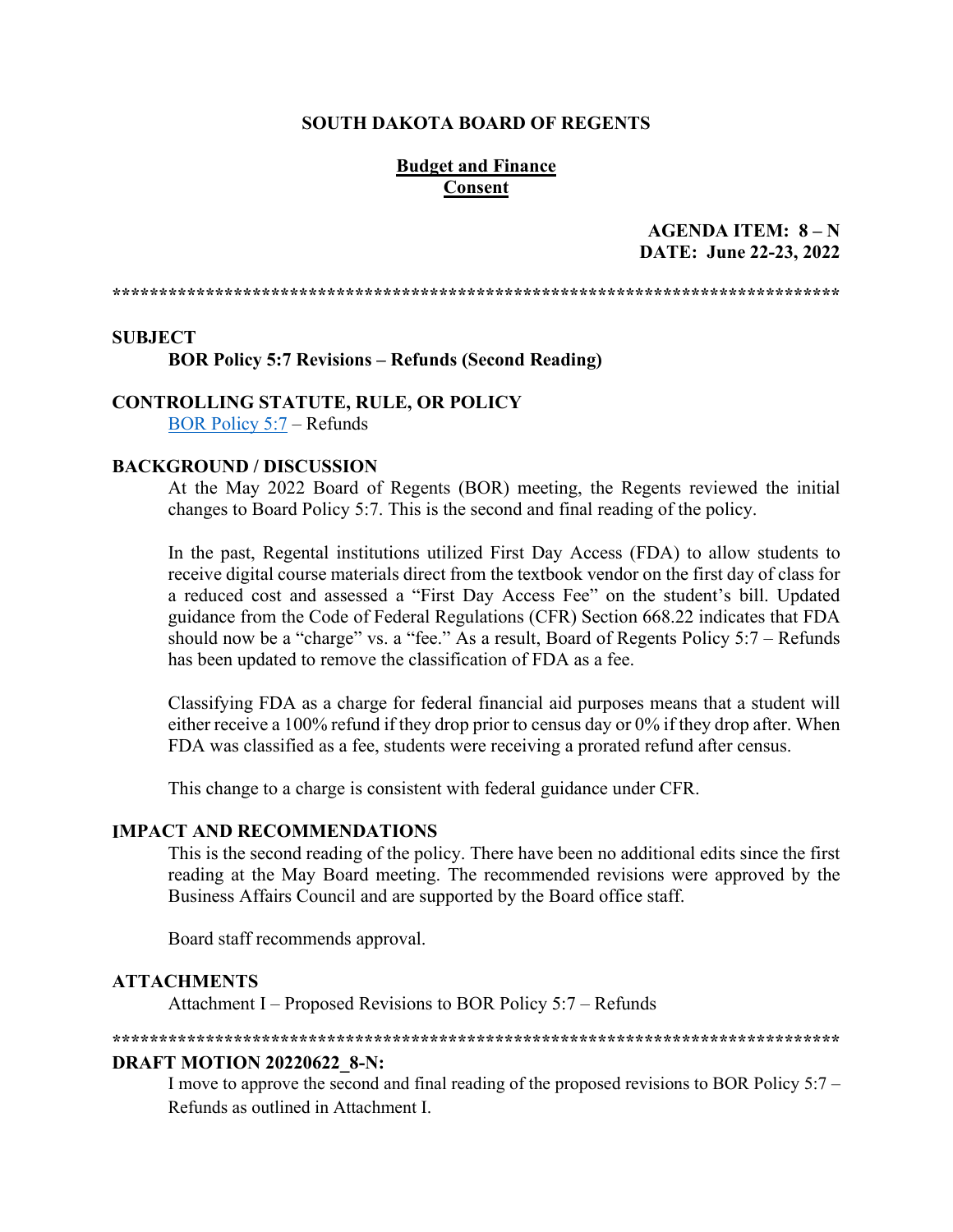# **SOUTH DAKOTA BOARD OF REGENTS**

# **Policy Manual**

# **SUBJECT:** Refunds

## **NUMBER:** 5:7

### **A. PURPOSE**

To establish the governance in determining if a student is entitled to a financial refund based on the status of their registration cancellation or reason for the withdrawal.

## **B. DEFINITIONS**

- **1. Dropped Course:** An on-campus or off-campus course for which a student terminated enrollment while remaining actively enrolled in at least one additional course at a Regental university.
- **2. Drop/Add Period:** The beginning of the term through the first ten percent of the term ends or the day following the first class meeting, whichever is later.
- **3. Federal Title IV Financial Aid**: The federal student aid programs authorized under Title IV of the Higher Education Act (HEA) of 1965, as amended. The programs include federal grants, loans and work-study programs.
- **4. First Day Access**: A course content solution where students are given access to digital course material on day one of classes through their institutions Learning Management Solution.
- **5.4. Home University:** The institution where the student plans to receive services or is pursuing a degree or program of study.
- **6.5.Non-Standard Term or Semester**: The summer term and all other academic calendar types with begin and/or end dates that are different from the officially adopted Fall and Spring academic terms.
- **7.6.Standard Term or Semester**: The officially adopted fall and spring academic terms.
- **8.7. Transcript**: A copy of the student's permanent academic record.

# **C. POLICY**

### **1. Refunds of Tuition and Fees**

- 1.1. Refunds for Dropped Course
	- 1.1.1 A student receives a 100 percent refund of tuition and per credit hour fees for dropped courses within the drop/add period. No refund shall be provided for courses dropped after that time other than by administrative action.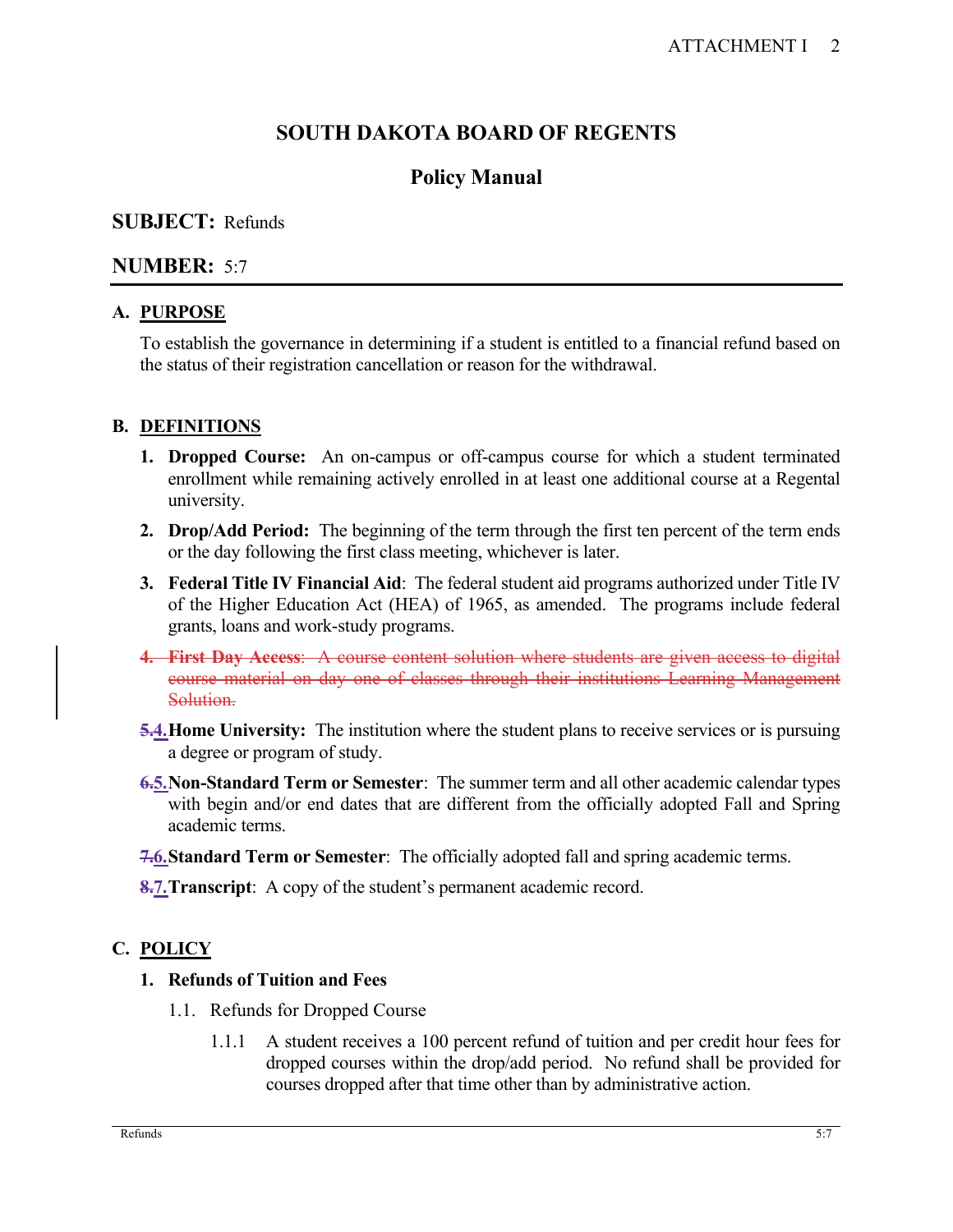- 1.1.2 When calculating ten percent of the term, all days of the term are to be counted with the exception of breaks of five or more consecutive days.
- 1.1.3 Any course meeting during a standard semester which meets for less time than the standard semester shall be treated as a non-standard semester course for refund purposes.
- 1.2. Withdrawal from the Regental System

Students who withdraw or are administratively withdrawn, suspended or expelled from the Regental system within the drop/add period receive a 100 percent refund of tuition and per credit hour fees. Students who withdraw or are administratively withdrawn, suspended, or expelled from the Regental system after the date the first 10 percent of the term ends for the period of enrollment for which they are assessed may be entitled to a refund as set forth herein.

### **2. Calculating Refunds**

2.1. Students Receiving Federal Title IV Financial Aid

Students who received Federal Title IV student financial aid may receive a refund of tuition and fees and institutional charges if they withdraw from the Regental system during the first 60 percent of the term. The university offering the section would retain that portion of the tuition, fees, and institutional charges presumed to cover costs it incurred during the time that the student remained enrolled in the Regental system. Thus, for example, a student who withdrew from the Regental system after completing 45 percent of a semester would be entitled to a refund equal to 55 percent of the tuition, fees and institutional charges.

Students who withdraw after 60 percent of the term has been completed receive no refunds.

The intent of Section 2.1, Students Receiving Federal Title IV Financial Aid, is for implementing the Higher Education Act of 1965, as amended.

2.2. Date of Withdrawal

The date of withdrawal is determined to be the date on which:

- a student provides notification of his or her intent to withdraw to the Home University's designated office for processing withdrawals.
- the designated office for processing withdrawals becomes aware that the student ceased attendance;
- the designated office for processing withdrawals becomes aware that the student ceased attendance without providing written notification to the Home University because of illness, grievous personal loss, other such circumstances beyond the student's control, the date on which the Home University determines is related to that circumstance;
- the earlier date on which the student does not return from an approved leave of absence or the date the student notifies the Home University that he or she will not be returning to the institution;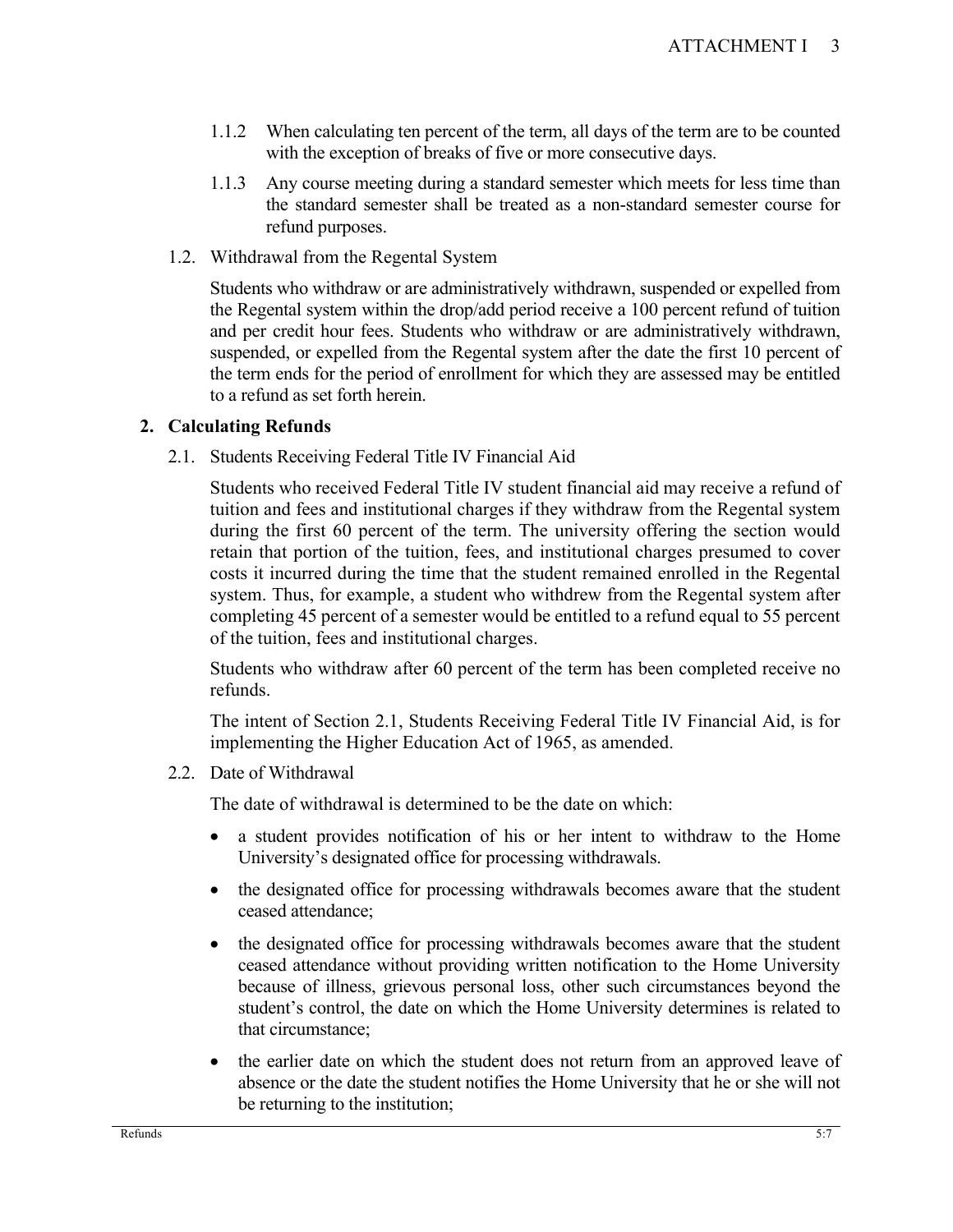- the date the student fails to meet the terms of a repayment agreement while maintaining his or her eligibility for Title IV funds;
- the date on which a student begins an academic leave of absence; or
- the date for a student who withdraws from the Regental system after rescinding an intent to withdraw is the date that the student first provided notification to the Home University's designated office for processing withdrawals or began the withdrawal process, unless the Home University chooses to document a last date of attendance at an academically related activity.
- 2.3. Students Who Receive a Refund

Students who receive a refund may be required to repay the appropriate Title IV aid program from which they received assistance for any sums that have not been retained by the Home University for services rendered or that will no longer be required to support other on-going expenses for attending the Regental system. Specific information about possible repayment obligations may be obtained through the financial aid offices at each Regental university. Payment options are available through the business office.

2.4. Students Who Do Not Receive Federal Title IV Financial Aid

Students who do not receive federal Title IV student financial aid and who withdraw from the Regental system may be entitled to a refund of tuition and fees and institutional charges calculated through 60 percent of an enrollment period. The refund shall be determined by computing the percentage of an enrollment period remaining after the date of withdrawal times the tuition and fees and institutional fees originally assessed the student. Dates of withdrawal will be determined in the same manner as is done for students receiving Title IV federal financial aid. At no time will refunds be awarded after the 60 percent point of the enrollment period.

2.5. Cancelled Registration

If a student's registration is cancelled, no tuition and fee payment is due. If payments have been made, a student is eligible for a full refund.

2.6. Extensions and Waivers

The president of the Home University, or a designee, may extend the time periods in sections 2.1 through 2.4 inclusive above, or waive sections 2.1 through 2.4 inclusive above, in the following circumstances:

- the death of the student;
- the student's disabling condition or severe illness;
- the death, disability, or severe illness of an immediate family member causing severe financial hardship to the student; or,
- other extenuating circumstances beyond the student's control.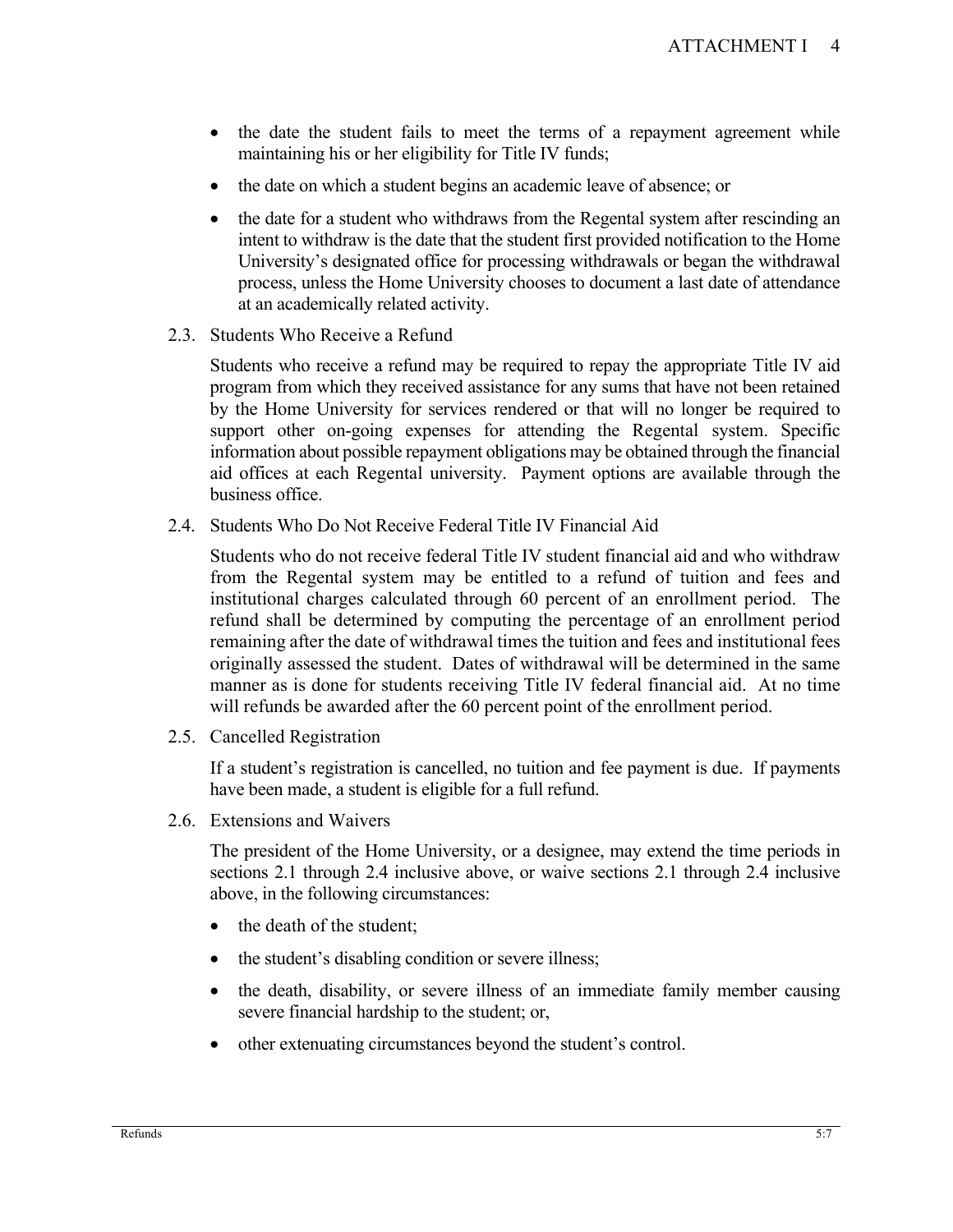### **3. Refunds of Residence Hall, Food Service Fees, First Day Access Charges, and Parking Permit**

3.1. Residence Hall Fees

Students with a room contract who withdraw from the Regental system will receive a proportional refund at the time of withdrawal up to the 60 percent point after which no refund is available.

3.2. Food Service Fees

Students with a food service contract who withdraw from the Regental system will receive a proportional refund of their food service plan and 100 percent of the unused flex dollars at the time of withdrawal up to the 60 percent point. After the 60 percent point no refund is available.

- 3.3 First Day Access Charges
- Refunds for First Day Access charges arising from a dropped course or withdrawal from the Regental system will be treated the same as refunds of tuition and fees in Section 1. Refunds of Tuition and Fees. Access to the First Day content will be removed upon a student's drop date or date of withdrawal.
- 3.43 Parking Permit

A student holding a valid parking permit for fall and spring semesters may receive a refund after the completion of the fall semester provided the student withdraws from the university and returns the actual permit or terminates the virtual permit prior to the beginning of the second semester.

#### **4. Military Service - Withdrawal Without Penalty**

4.1. Refund of Tuition and Fees

Students required to withdraw from the Regental system before completing a semester may receive credit or refund privileges if:

- they are regularly enrolled and belong to a military unit called for duty, or
- they are drafted and not eligible for deferment, and
- the discontinuance of class attendance is on the last practicable day before reporting for duty as determined by the student's Home University.
- 4.1.1 Eligible students who receive credit, or an incomplete, in progress, or normal progress grade for any course for which they are enrolled shall not be entitled to any refund of tuition or fees paid.
- 4.1.2 Eligible students who do not receive an incomplete, in progress, or normal progress grade or credit for a course in which they are enrolled shall be entitled to a full refund of tuition and academic fees.
- 4.1.3 The following table determines the eligibility for a grade or refund.